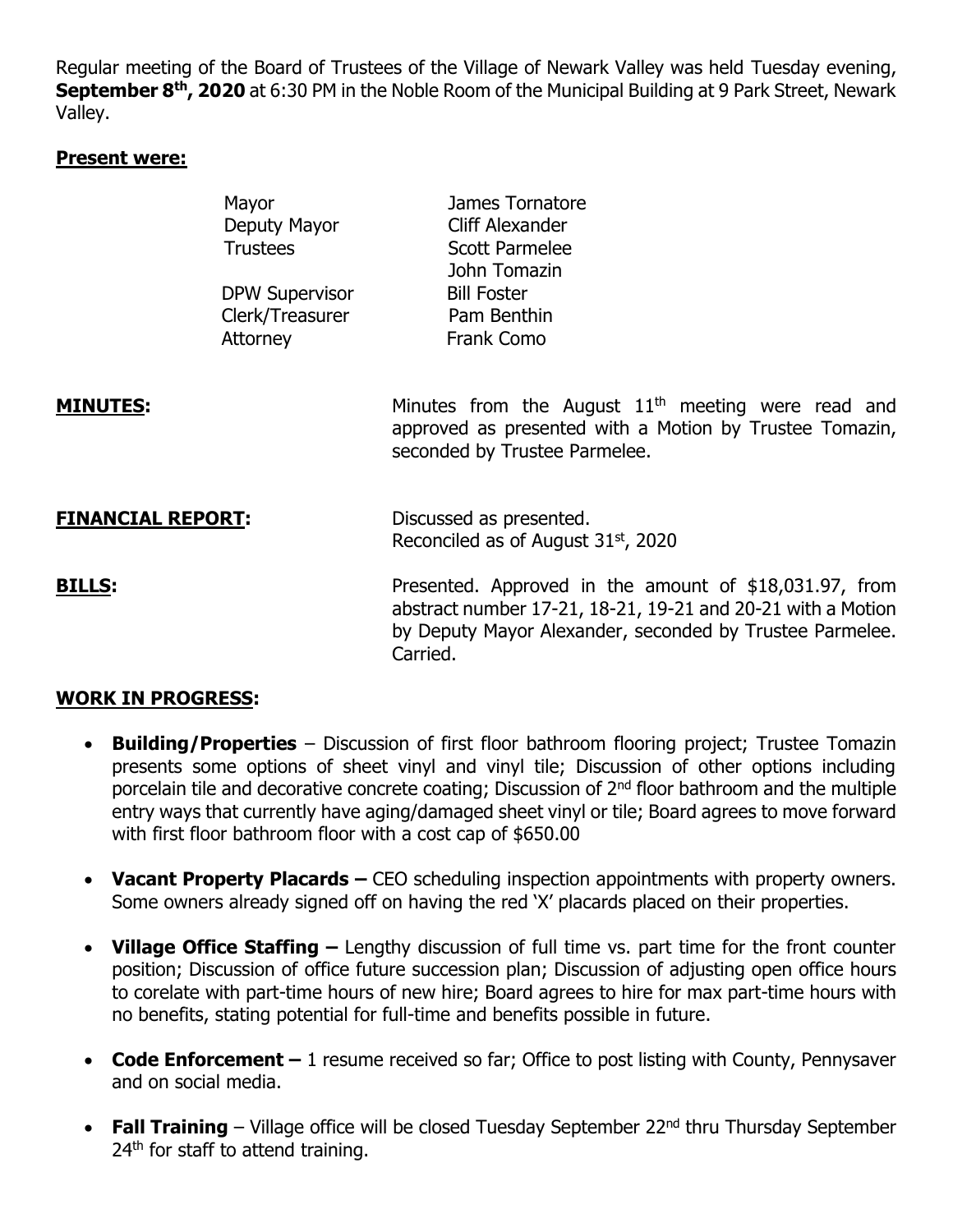- **Village Gazebo** Benches sanded and stained by DPW staff; Trustee Parmelee suggest removing them for the winter to help preserve their condition.
- **Municipal Building Cameras** Discussion of current systems at Trout Ponds, DPW Barn/Garage and Village Green from MB; Discussion of wired vs. wireless system for the Municipal building, challenges of fishing wires through walls, need of a wifi signal booster to operate wirelessly; Discussion of placement, view of entire sides of buildings and parking lot not just entrances suggested; Office to research options.
- **9 Brook Street** Grant has been approved; Review of chain of command of project: FEMA sends information and requests to Department of Homeland Security, DOHS forwards requests to Village personnel, Village relays information to home owners; Phone conference scheduled for Sept. 10<sup>th</sup> with representative from Homeland Security to review necessary forms and needed documentation with Village personnel;
- **Trout Ponds Park**  $-150<sup>th</sup>$  anniversary next year, June  $1<sup>st</sup>$ , 2021
- **Municipal Building Windows** Awaiting word from State departments to move forward.
- **Master Plan** No update currently.
- **Franchise Spectrum** Work in progress.
- **Trout Ponds Eagle Scout Project** Work in progress, two more station posts need to be installed, some stations are built and in storage awaiting hardware for install; Individual instructional signage for each station ordered; Completion date pushed back due to COVID.

### **NEW BUSINESS:**

RESOLUTION **#18-21** Adoption of New Retention Schedule LGS-1 per New York State Archives. (Copy attached) – adopted with a motion by Alexander, seconded by Tomazin. Roll call vote. Alexander, Parmelee, Tomazin, Tornatore. - Yes. 0 - No. Reynolds - Excused. Carried.

RESOLUTION **#19-21** Authorizing DPW Supervisor to sign service contract for electrical repairs to Well  $#3$ . (Copy attached) – adopted with a motion by Alexander, seconded by Parmelee. Roll call vote. Alexander, Parmelee, Tomazin, Tornatore. - Yes. 0 - No. Reynolds - Excused. Carried.